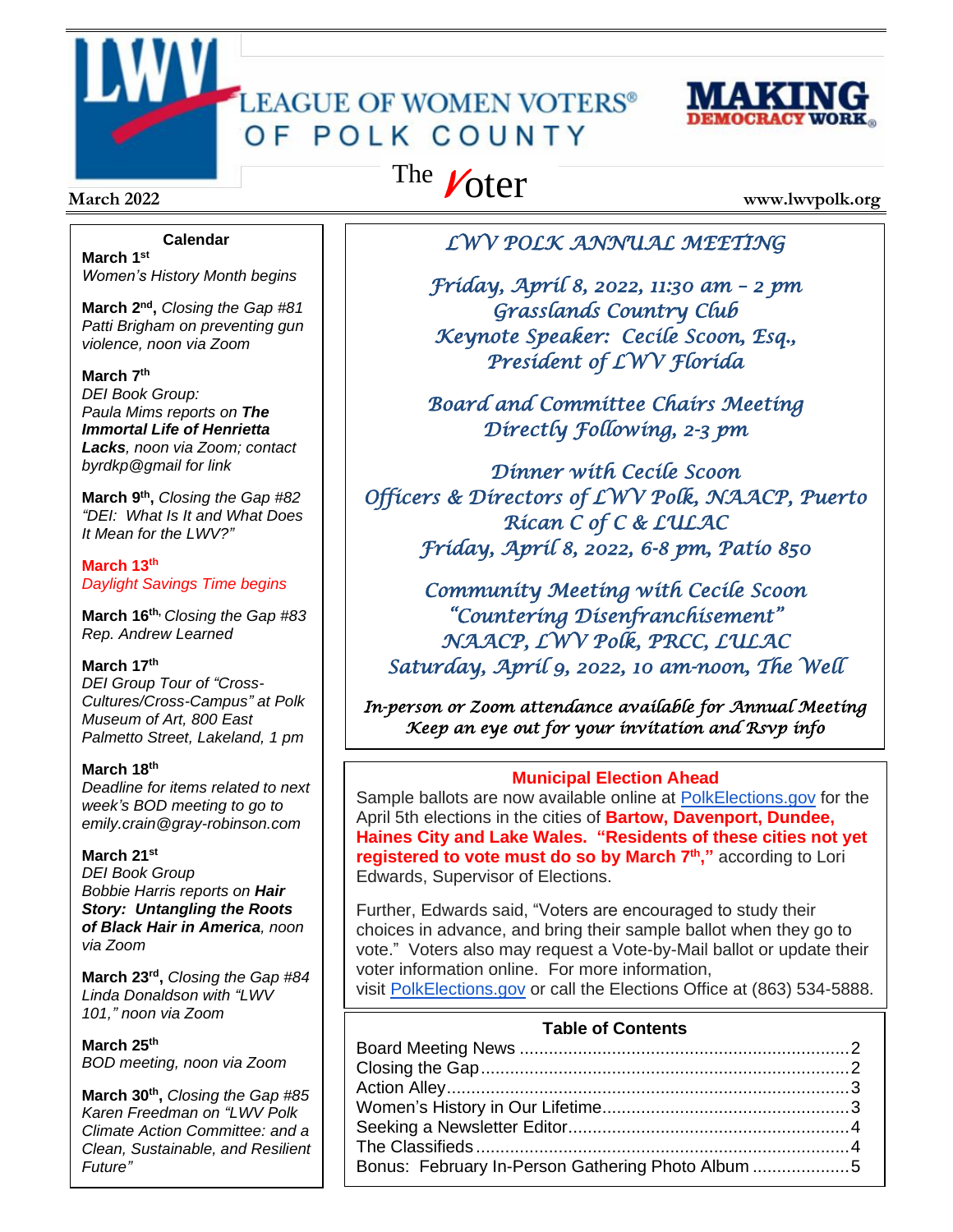### 2021-2022 LWV Polk Board of **Directors**

**Co-Presidents**, Vicki Lowe, vgl.art@tampabay.rr.com; Sandy Sheets, sandra.sheets@grayrobinson.com **Vice president**, Andy Crossfield, usandy@aol.com **Secretary**, Ivette Herrera-Singh, ivettehs44@gmail.com **Treasurer**, Terry Lauretta,**\*** tlauretta@explorationsv.com Natalie Alexich, nalexich@aol.com Charlene Bennett,**\*** charleneben@earthlink.net Katy Pace Byrd, byrdkp@gmail.com Emily Crain, emily.crain@grayrobinson.com Jiwa Farrell, jwfarrell2011@gmail.com Karen Freedman, kefreedman@hotmail.com Bobbie Boatwright Harris,**\*** bharris10@tampabay.rr.com

*\*Terms end in 2023; all others end in 2022.*

## **Follow Us on Social Media!**

**Twitter @LWV Polk**

**Instagram lwvpolk**

#### **Facebook**

**The League of Women Voters of Polk County League of Women Voters of Florida League of Women Voters of the U.S.**

#### **Overheard at the Last Board Meeting**

The LWV Polk executive committee and board members are wrapping up the arrangements for our annual meeting events on April 8<sup>th</sup> and 9<sup>th</sup>, with anticipation high for the events planned with other community organizations and LWV FL president Cecile Scoon. **Andy Crossfield** is preparing our splendid annual meeting booklet which includes the AM agenda, proposed budget for FY2022-23 (thanks to budget committee **Emily Crain**, **Terry Lauretta** and **Sandy Sheets**), proposed slate of officers and board members (thanks to nominating committee **Marcia Boyce**, **Linda Donaldson** and **Jiwa Farrell**), other proposals, program, committee reports and bylaws. **All committee and action team chairs must submit a brief annual report to Andy by March 5th .**

#### **Closing the Gap Lineup for March**

Thanks to **Andy Crossfield**, who will host Closing the Gap programs in March while **Trudy Rankin** takes a well-deserved break. On March 2<sup>nd</sup>, we will welcome friend of LWV Polk and former LWV Florida president **Patti Brigham** as she speaks on gun safety. Patti is now the president of Prevent Gun Violence Florida, Inc. and cofounder of the Florida Coalition to Prevent Gun Violence.

On March 9<sup>th</sup>, Katy Pace Byrd will present information about the League's pursuit of goals in relation to diversity, equity and inclusion (DEI). She'll be joined by members of our book group who have been reading and studying since June 2020.

On March 16th , Florida House Representative **Andrew Learned**, D-59, will speak to us about the session and issues of particular interest.

On March 23rd , LWV Polk membership chair **Linda Donaldson**, who so ably organized our wonderful in-person orientation meeting and social on February 20<sup>th</sup> (see page 5), will reprise "LWV 101" for us.

LWV Polk's inhouse expert on sustainability and EVs, climate action chair **Karen Freedman** will close out March on the 30<sup>th</sup> with her presentation on her committee's work and future direction and information on how you can get involved!

#### **Calling All Leaguers!**

As radical extremists are assailing many local public officials across the country, LWV Polk would like to express its support of the members of the Polk County School Board, and of civil discourse, by forming a group dedicated to attending monthly school board meetings, sitting together and wearing our League name tags. If you would be interested in serving, **please contact Linda Donaldson at [lindajdonaldson@yahoo.com](mailto:lindajdonaldson@yahoo.com)**. The next meeting will be on March 8<sup>th</sup> at 5 pm at the Jim Miles Professional Development Center, 4270 Wallace Road, Lakeland, FL 33812. For further dates and more information, go to [https://polkschoolsfl.com/meetings/.](https://polkschoolsfl.com/meetings/)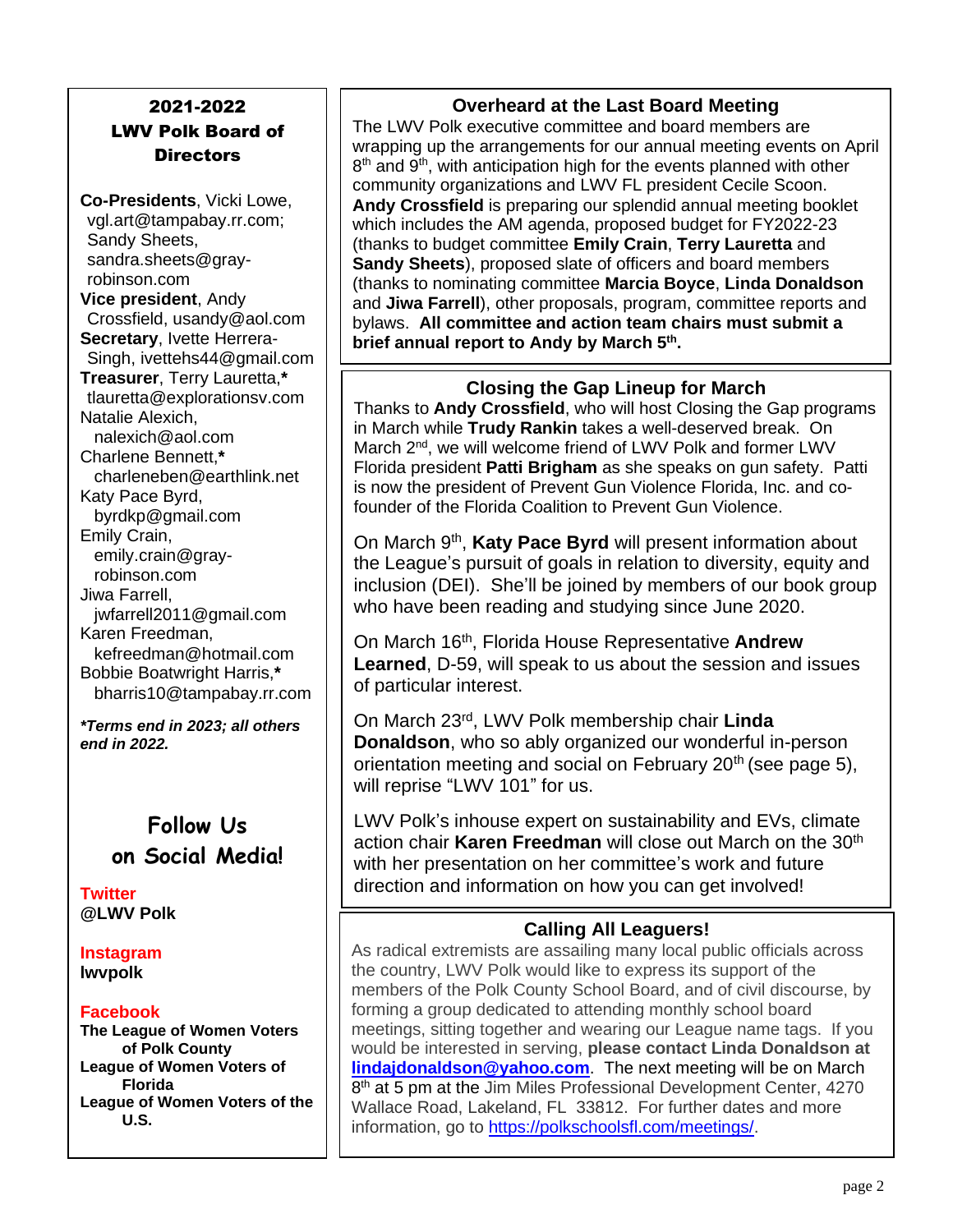#### **Committees & Action Teams**

**Diversity, equity and inclusion (DEI),** Bobbie Boatwright Harris and Katy Pace Byrd, see page 2

**Education**, open

**Gun safety**, open

**Healthcare**, Paula Mims, pmmims@aol.com

**Immigration**, Natalie Alexich, see page 2

**Juvenile justice**, Andy Crossfield, see page 2

**Libraries**, Lillian Blessing, lillianblessing@gmail.com

**Media,** Jerry Weeks, geraldibus1@gmail.com

**Membership,** Linda Donaldson, lindajdonaldson@yahoo.com

**Natural resources: Climate action**, Karen Freedman, see page 2 **Plastics**, Sharon Masters, smasters4549@icloud.com

**Nominating (2022)**, Marcia Boyce, msboyce11@gmail.com

**Reproductive health and justice**, Eileen Swiler, seswiler@msn.com

**Speakers Bureau**, Trudy Rankin, trudycorryrankin@gmail.com

**Voter education**, Linda Donaldson, see above

**Voter registration**, Jiwa Farrell, see page 2 **Returning citizens voter registration subcommittee**,

Andy Crossfield, see page 2

#### **Action Alley**

The reproductive health and justice committee, chaired by **Eileen**  Swiler, hosted a program on Closing the Gap on February 9<sup>th</sup> featuring the cochairs of LWV Florida's reproductive health and justice committee. Our committee has allied with other organizations to advocate fiercely against the passage of Florida HB 5 and SB 126 which ban abortion after 15 weeks of pregnancy. HB 5 has passed.

Climate action chair **Karen Freedman** reports that Lakeland's own Drive Electric Earth Day (DEED) has been registered at the national website for the event,

<https://driveelectricearthday.org/events-list>

This event will take place on Saturday, April 23<sup>rd</sup> from 9 am-1pm, in Munn Park, Lakeland. Friday, April 22<sup>nd</sup> is of course the  $52<sup>nd</sup>$ anniversary of Earth Day, and April is Earth Month. More information will appear in the April newsletter, but meanwhile **Karen would like to put out a call to anyone interested in volunteering to help with the event in any way, from helping set up and take down, to showing off your EV during the event, to sanitizing steering wheels in between visitors! Contact kefreedman@hotmail.com.**

DEI has a great lineup of four events in March (see calendar). Contact byrdkp@gmail for more information. The recording of the "Conversation with Gilbert King" (author of *Devil in the Grove*), cosponsored by LWV Broward can be accessed here: [https://www.christchurchfl.org/connect/social-justice-initiatives/anti](https://www.christchurchfl.org/connect/social-justice-initiatives/anti-racism-task-force/)[racism-task-force/](https://www.christchurchfl.org/connect/social-justice-initiatives/anti-racism-task-force/)

### **Women's History:**

#### **It Happened Then, and It's Happening Now!**

On February 25, 2022, President Joe Biden nominated U.S. Circuit Court Judge **Ketanji Brown Jackson** to the U.S. Supreme Court. If confirmed she will be the first Black woman to take a seat on the nine-member court, bringing us one step closer to having the court become more representative of the American people.

In her speech following Biden's nomination, Brown Jackson enumerated her path, mentioning in particular **Constance Baker Motley** (1921-2005) who was the first Black female federal judge in the U.S., with whom she shares a birth date (September  $14<sup>th</sup>$ ). Baker Motley's achievements were numerous:

- BA, NYU; LLB, Columbia Law School
- Clerked for Associate Justice Thurgood Marshall
- Drafted the original complaint in Brown v. Board of Education
- First Black woman to argue a case before the U.S. Supreme Court
- First Black woman member of the New York State Senate
- Ruled that women reporters must be allowed access to MLB locker rooms
- Winner of the Candace Award, the Presidential Citizens Medal, the Springarn Medal, and the Congressional Gold Medal
- Cited by both Brown Jackson and Vice President Kamala Harris as a powerful influence on their careers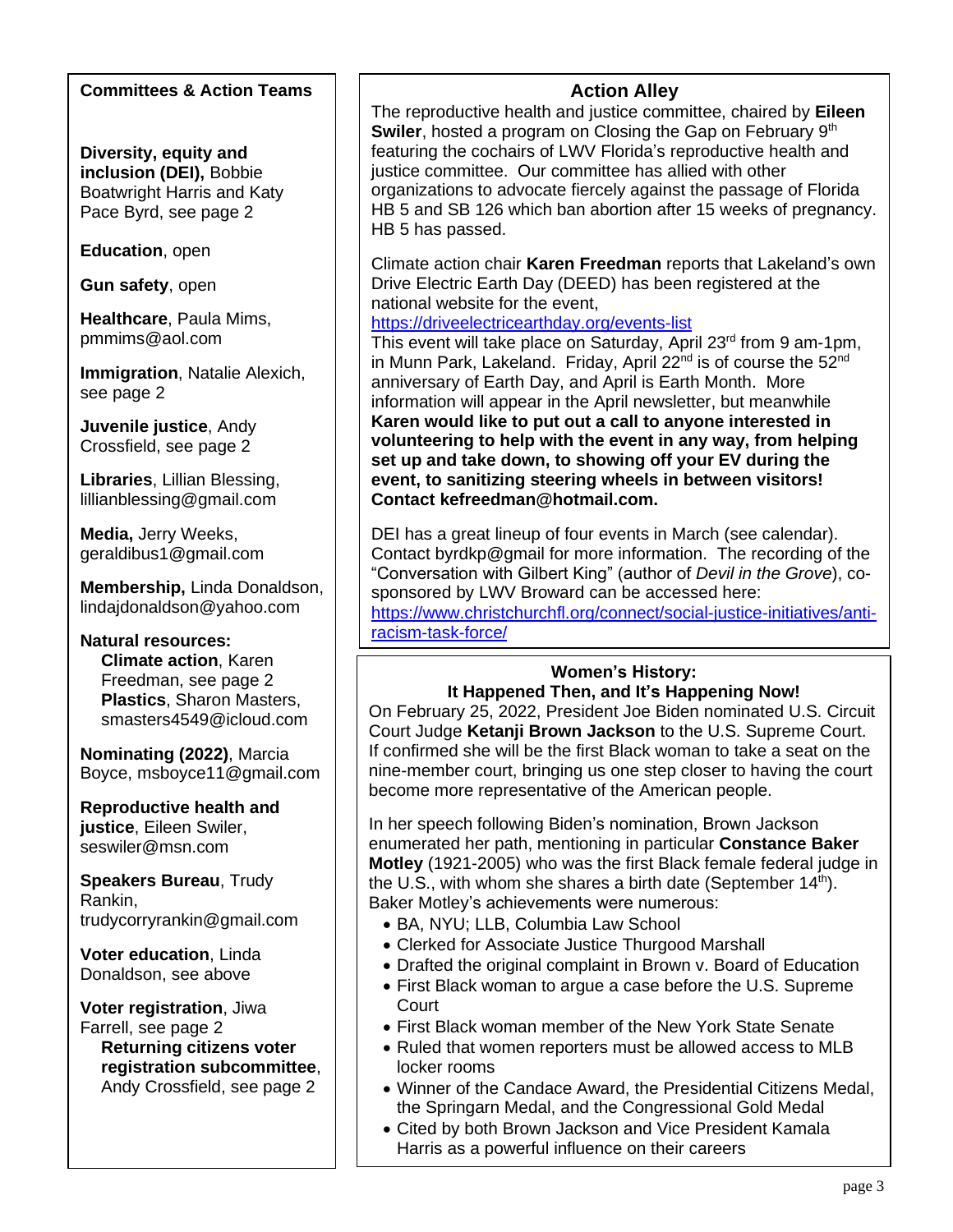# Seeking **Voter** Newsletter Editor

*Do you like to write? Do you want to learn more about the League? Do you like paying attention to the details? Do you enjoy the challenge of working on a deadline? Do you have 8-12 hours available per month? Do you have skills with Word or some other word-processing software?*

*If your answer to all these questions is "Yes," then this job might be for you!* The *Voter* newsletter has existed in roughly the current format for a couple of years, and the template will be provided to you, along with any guidance needed. But you will definitely be able to make the newsletter your own, using some other format if you prefer. You can also create interesting and appealing articles about current issues before the League, voting rights history, the US Constitution, fun facts about civics, and board and member bios. Contact Katy at [byrdkp@gmail.com](mailto:byrdkp@gmail.com) for more info or answers to your questions about this important service to the members of LWV Polk.

### **2022-23 LWV Polk Membership Dues Payable Now!**

Your annual dues are now due! LWV Polk's fiscal year runs from April 1<sup>st</sup> to March 31<sup>st</sup>, so your dues payment now will cover you through March 2023. Renewal letters should have been received!

Our local dues include amounts that we must convey to our state and national organizations, which provide us with innumerable resources, advocate for voting rights at the state and federal levels, and pursue legal action when necessary—like our current suit against the voter suppression effects of Florida Senate Bill 90.

Depending on the level of dues you pay, very little of that may remain for us to conduct our local activities and programs. To offset that, we encourage you to consider membership at a higher level, for instance if you are an "individual" member, the additional money you pay for a "Susan B. Anthony" membership remains with our local league. Thank you!

*Dues are payable by check to PO Box 934, Lakeland, FL 33802, or online at lwvpolk.org.*

# **The Classifieds**

**Welcome New Members!**

**Katherine Sutherland**

**Karen Warren**

**Polk School Board Supporters Wanted! See page 2!**

#### **Notice!!!**

**Committee and action team chairs should send their annual reports by March 5th to Andy Crossfield at usandy@aol.com.**

#### **So They Say . . .**

"If they don't give you a seat at the table, bring a folding chair." ―**Shirley Chisholm**